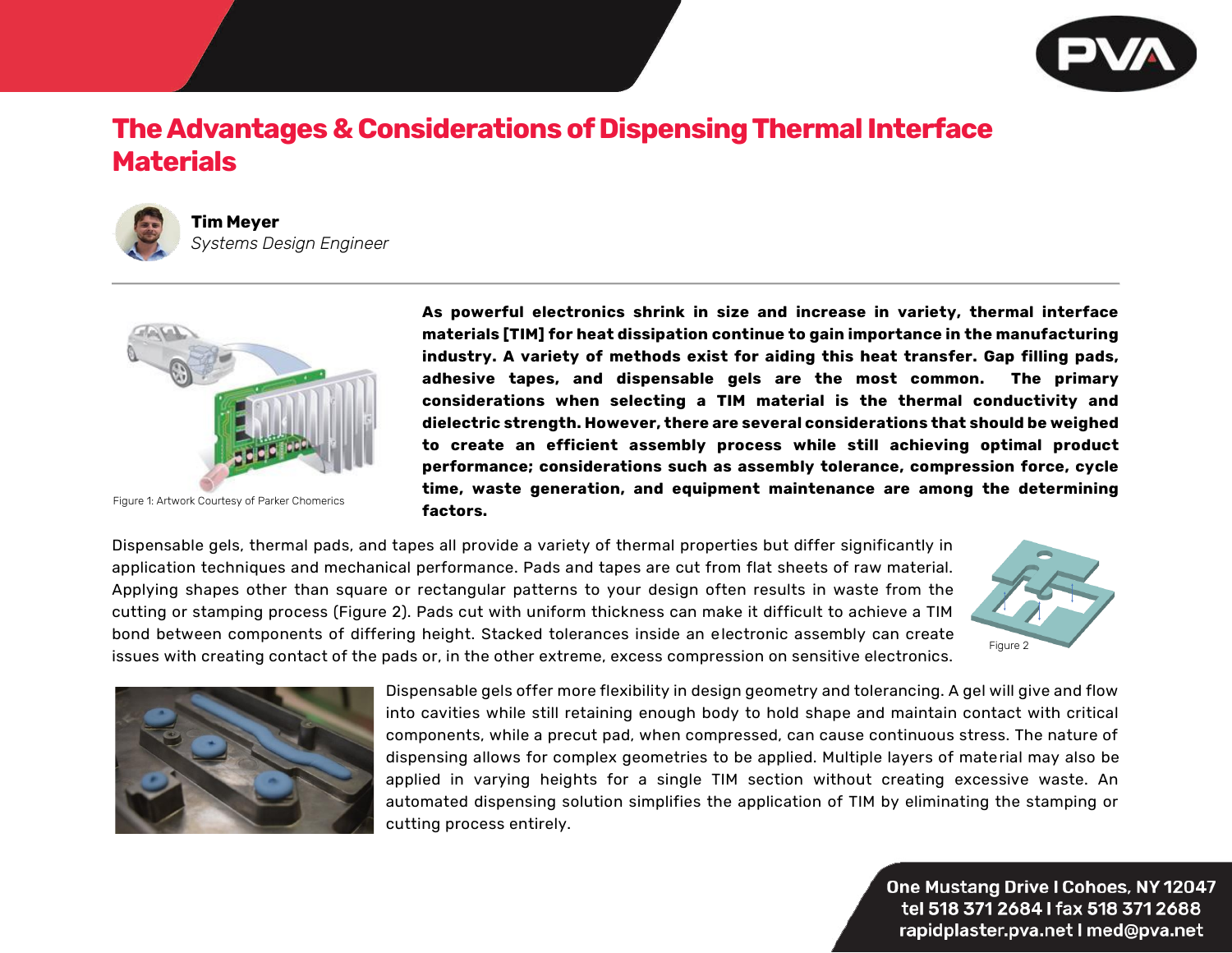

A variety of options are available for dispensable materials besides the obvious variance in dielectric strength and thermal conductivity. Differences in viscosity, filler density, filler particle, curing mechanism, and chemistry are all things that provide for different applications. Pre-cured, single component moisture or heat cure, and two-component materials are all available. Nearly all dispensable options are filled with aluminum oxide, otherwise known as alumina. 〖Al〗\_2 O\_3 is a relatively good thermal conductor and is electrically insulating. Glass beads are also commonly used for electrical insulation. The overall conductance of the TIM is usually dependent on the density of the  $\llbracket$ Al $\rrbracket$   $\perp$ 2 O\_3 in the mixture.  $\llbracket$ Al $\rrbracket$   $\perp$  2 O\_3 happens to be a particularly hard and abrasive filler, with a Mohs hardness of ~9.0 [Diamond being 10.0]. Because of this, pumping equipment and plumbing must be carefully selected to minimize settling of this filler and to prevent abrasion to seals and moving parts. PVA designs dispensing equipment for handling material with these

specific properties in mind. Pumping and dispensing equipment are carefully designed to maximize life. Moving components are constructed of materials selected for their resilience, such as tungsten carbide. Soft seals are limited in quantity and designed in such a way that they can be readily replaced without introducing significant downtime. Fluid routing and plumbing is designed to minimize back pressure to the system and reduce dead space. For example, instead of using a 90-degree fitting, which completely changes flow velocity, a sweep or bent tube fitting would be used to prevent packing of fillers.

## **Curing & Handling Properties**



Pre-cured gels remove the need for mixing or post-application curing operations. Once the material has been dispensed onto the component, it is then ready for assembly. Pre-cured materials are packaged in the same form as they will be dispensed on the product. The consistency must be flowable enough to be dispensed, but thick enough to maintain its shape on the electrical component. PVA has designed equipment for extruding the precured material at high pressure through a flexible hose to the point of dispense with a single moving ram. The 1-Gallon Pail Unloader (1GPU) uses a hydraulically driven ram to extrude the material at pressures up to 800 psi. The design takes advantage of the original packaging of the TIM gel and is also available in a 5-Gallon configuration. The ram's only wearable component is a gasket which can be easily replaced between pails. Alternative methods for pumping pre-cured gels usually include piston pumps which are notorious for frequent labor intensive rebuilds. Single component materials are the most straight forward to apply. Flow rate and cycle time are much less of an issue because the material is dispensed in a thinner, more flowable form, which is later cured to its final hardness. Another important consideration is that fillers are more likely to settle and pack up inside fluid lines when the material is lower in viscosity.